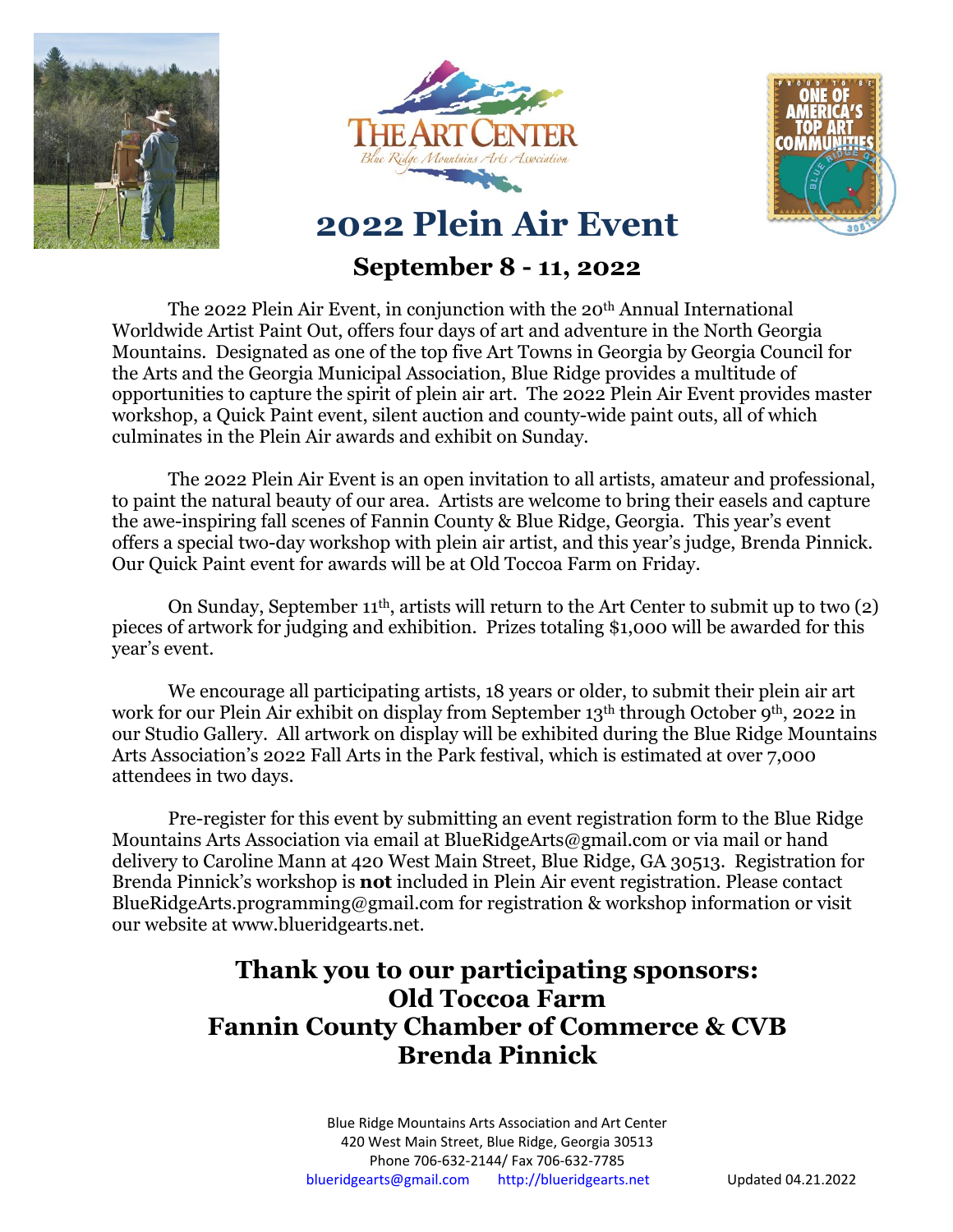





# **SCHEDULE OF EVENTS**

#### **WEDNESDAY, September 7 & THURSDAY, September 8 9:30am to 4:00pm – Brenda Pinnick's "Plein Air & Personal Expression" Workshop**

Space is limited; please contact BlueRidgeArts.programming@gmail.com for workshop information and registration. Artworks created during the Workshop are **not** eligible for Plein Air Event judging and awards on Sunday, or to hang in the event exhibit.

### **\*CLASS REGISTRATION is not included in the standard event registration\***

#### **THURSDAY, September 8**

#### **9am – FIRST DAY of Check-in at the Art Center**

Check-in includes registration for paint-out, quick paint event on Friday, participation in the Silent Auction, and the awards event on Sunday. Welcome information, event badges, and maps of the area will be provided. Approved canvas, etc. will be stamped at this time.

#### **FRIDAY, September 9**

#### **9am – Check-in at the Art Center**

Check-in includes registration for paint-out, Quick Paint event on Friday, participation in the Silent Auction, and the awards event on Sunday. Welcome information, event badges, and maps of the area will be provided. Approved canvas, etc. will be stamped at this time.

#### **2:30pm – Plein Air Quick Paint Event Check-in at Old Toccoa Farm**

Old Toccoa Farm, located at 596 Curtis Switch Road in Mineral Bluff, within Fannin County, has opened their incredible property to our fall event. Cradled between the 700,000-acre Chattahoochee National Forest and the 650,000 acre Cherokee National Forest, Old Toccoa Farm provides an unsurpassed playground for active living. Nature sets the stage for an endless variety of pursuits, including hiking, paddling, golf and some of the finest fly-fishing in the Southeast, not to mention some of the best Plein Air Painting spots in Fannin County! For more information, please visit their website at https://oldtoccoafarm.com.

#### **3pm – 4:30pm - Quick Paint Event at Old Toccoa Farm**

Artworks created during the Quick Paint event will be offered to the public during a silent auction sale on Saturday, September 10<sup>th</sup> and Sunday, September 11<sup>th</sup>. Each artist may enter one (1) piece in the Silent Auction. These works are not eligible for Plein Air Event judging and awards on Sunday, but will be eligible to hang in the event exhibit.

#### **5pm – Quick Paint Judging**

Following the judging, participating artists of the Quick Paint event are encouraged to explore the property, relax and mingle with fellow artists at Old Toccoa Farm.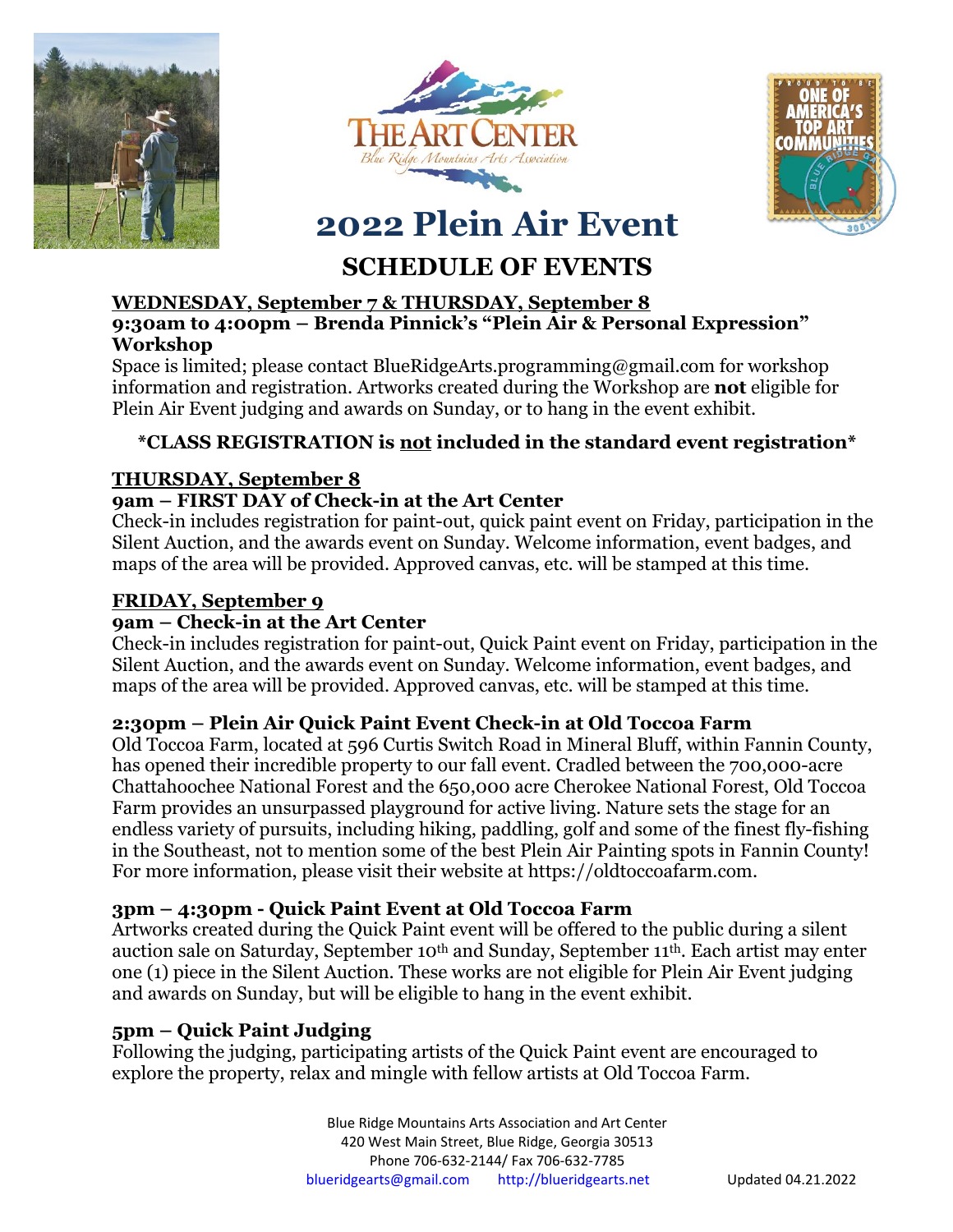





#### **SATURDAY, September 10**

**9am – Check-in at the Art Center. All day paint-out.**

#### **12pm – Quick Paint Silent Auction Submission DUE at the Art Center**

Participants of the Quick Paint event are encouraged to submit their Quick Paint artwork for our Annual Plein Air Silent Auction here at the Art Center. **NO LATE SUBMISSIONS will be accepted.** 

#### **1pm – Quick Paint Silent Auction Begins**

The Quick Paint Silent Auction will be available to the public for bidding and will be on display at 1pm Saturday, September 10<sup>th</sup> through Sunday, September 11<sup>th</sup> at 4pm.

#### **SUNDAY, September 11 10am – Art Center will begin accepting submissions for exhibit and awards**

#### **2pm - Plein Air Event Submissions are Due**

All participating artists must return to the Art Center no later than 2pm with artwork ready for hanging and judging. BRMAA staff will begin hanging artwork for judging promptly at 2pm. **NO late submissions will be accepted.**

#### **3pm - Judging begins at the Art Center**

Wine, sponsored by Old Toccoa Farm, will be made available for guests and artists awaiting the awards ceremony and are encouraged to make their final bids on the Quick Paint Silent Auction artworks.

#### **4pm - Quick Paint Silent Auction Closes / Awards are Announced**

Prizes for 1<sup>st</sup> place, 2<sup>nd</sup> place, 3<sup>rd</sup> place, and Honorable Mention will be awarded. Wine will be made available for guests and artists during the awards ceremony.

The Blue Ridge Plein Air Event is an event and exhibition for cash awards and prizes.

#### **Exhibit Schedule**

**Tuesday, September 13 – Sunday, October 9, 2022-** Plein Air Event Exhibit on display at the Art Center Tuesday through Sunday, 10am-6pm (Art Center is closed on Monday).

**Tuesday, October 11, 2022** - Artists pick up art work between the hours of 11am and 4pm at the Art Center.

**For local area accommodations, please contact the Fannin County Chamber of Commerce & CVB 706.632.5680 [www.BlueRidgeMountains.com](http://www.blueridgemountains.com/)**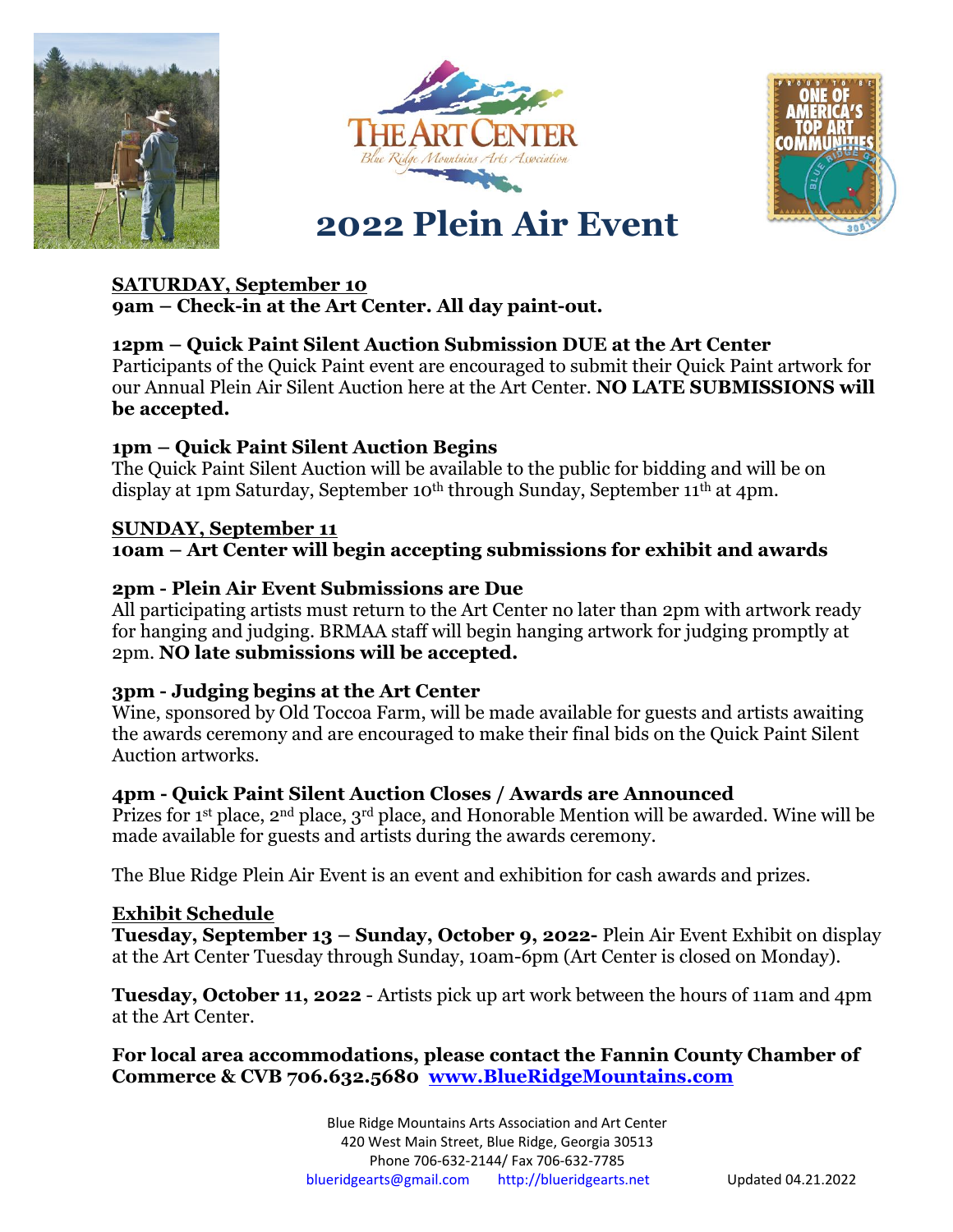





#### **Eligibility and Event / Exhibition Details**

All artists must be 18 years or older. All artwork must be completed in the Fannin County / Blue Ridge area on September 8 thru September 11, 2022 on stamped canvases. The artist will supply their blank canvases and the canvases will be stamped at the Art Center with an approved insignia beginning on September 8, 2022. Only artwork with approved event stamp will be permitted in the exhibition & for sale. In addition, all works must be suitably framed. Wire hangers must be attached and ready to hang. All artwork exhibited must be "for sale" – artwork marked "not for sale" or "NFS" will not be accepted.

#### **Entry Fee**

Please submit a non‐refundable entry fee of **\$30.00 for members and \$35.00 nonmembers**. Entry fee includes entry to paint-out, Quick Paint event and submission for juried awards & exhibit. Up to two (2) works of art may be submitted for judging.

#### **Workshop**

Workshop is NOT included in entry fee. Please contact Blue Ridge Mountains Arts Association for workshop information and questions (706-258-4322 or blueridgearts.programming@gmail.com).

#### **Sales**

This event is hosted by the Blue Ridge Mountains Arts Association, a 501(C)3 Non-Profit Arts Council. The Blue Ridge Mountains Arts Association will retain a 30% commission for members and a 35% commission for non-members on all sales during the exhibition, and 20% commission on all sales during the silent auction. Commissioned pieces will also be permitted at the above mentioned rate. Payments for all work sold will be mailed within (15) business days after sale of artwork.

First Place - \$400 valued at over \$150 Second Place - \$250 Third Place - \$150 Honorable Mention - \$50

**Plein Air Event Awards Quick Paint Event Award**